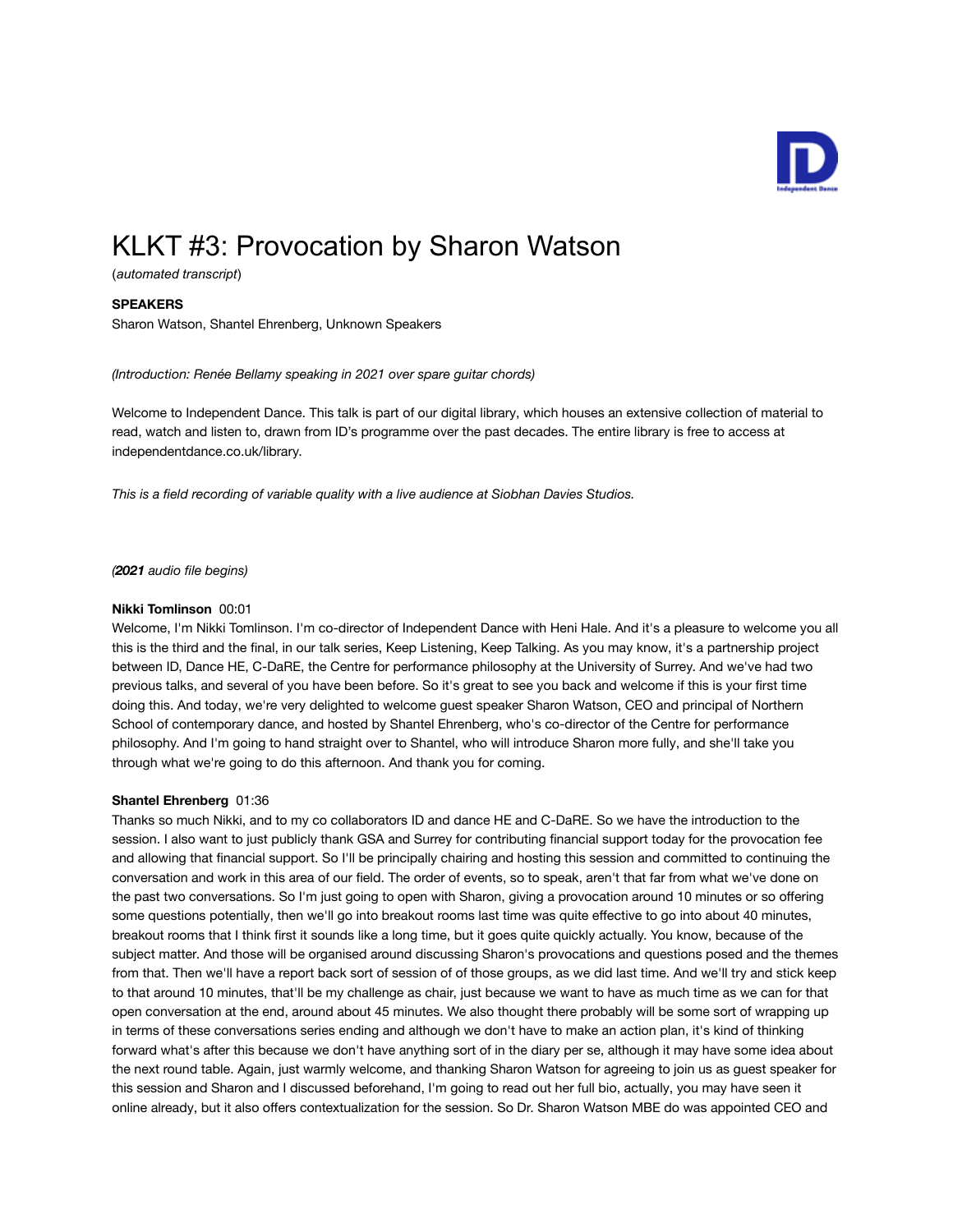principal of the Northern School of contemporary dance in May 2020. And prior to this, Sharon was the seventh and longest standing artistic director of Phoenix Dance Theatre. Trained at the London School of contemporary dance, she was one of the first female principal dancers invited to join the all male award winning Phoenix Dance Company trained with company from 89 to 1997, where she choreographed Never Still and Shaded Limits. Having left Phoenix to pursue a number of other ventures including setting up her own company ABCD Sharon returned in 2009 as the new artistic director, and since then Sharon is choreographed, Fastlane, Melts, Never Too Still, Repetition of Change, Tearful and Wind Rush Movement of the People, which you would have got a link to an excerpt to in advance during your tenure at Phoenix Dance Theatre. Sharon has received a number of awards and accolades in 2010. She was named as one of the cultural leadership programmes, women to watch a list of 50 influential women working in Arts and Cultures in the UK. She was awarded the songwriter Yorkshire Woman of Achievement in Business Award and named Yorkshire Woman of the Year in 2016. She recently received the Liverpool Institute of performing arts companionship award from Sir Paul McCartney, and it was recognised as one of 100 faces of a vibrant economy 2017 by Grant Thornton acknowledged at the 2017 Northern Power women awards as part of the very first top 50 Power list and in 2018, Sharon won the first English woman's award for arts and culture and was presented with an honorary fellowship by Northern School of contemporary dance. In July of 2019. Sharon received an honorary doctorate from Leeds University for her contribution to the arts. Sharon's recognitions are testament to her continued passion and drive to contribute to the local and national creative industries through the medium of dance. In November 2020, Sharon was appointed the deputy lieutenant of West Yorkshire, and in 2001, she was awarded an MBE in the Queen's new honour Years Honours List. Sharon is the trustee of Leeds Playhouse and Leeds 2023. And she's committed to improving diversity with the arts by supporting the creative voices of women and black Asian and ethnic minority artists. So it's a brilliant biography. So thanks again, Sharon. And I will pass it over you for a provocation.

#### **Sharon Watson** 06:13

Okay. Thank you, Shantel, I often hear that massive citation, and I think, wow, I'd love to meet that woman. There's just something about, you know, just hearing the titles of the works. And obviously, the accolades that I received in the, in the latter years of the work. And it's, it's a great moment to reflect on actually, what is actually taking place, what kind of activism I'm involved in, and what kind of actions I'm able to involve myself, and, and, in this case, the organisation in order to make change. I think it's important to, to kind of acknowledge what that says about me, because my provocation really, I was going to title it, and I think I've left this to the last minute to kind of figuring out what kind of what title I should have for this event this afternoon, but one of them was: Can you see me? and I actually thought, well, actually, I am being seen, I am definitely kind of somehow within the midst of all of what's taking shape, I'm being seen, the work that I'm doing and achievement is being seen. But there is a bigger question. And this is kind of setting the whole sort of the next 10 minutes for me in terms of communicating with you on what it is that we're hopefully going to have a discussion over about, I just want to say is lovely to see some faces that I recognise, and people that I'm familiar with. I just want to say that because I haven't seen some of you for such a long time. And how nice it is to see you in the room. So you know, some of you will know my history and will will know the experiences that I've had sort of you have been to the school and will know the journey as well, that's reflected through the process that we've been through and where I am now currently as the chief executive and the principal. So I'm just gonna read my, my paper to you. And I think the questions are in there as absolutely in the title. It's, it's where it sits. And yeah, I'll just get on with it. So it's 2021, and my question is not, can you see me? but can you hear me? The work I do, as with many black people, as creative activists has to do so many, for so much. And, but not often, for ourselves. It's been over a year where headline statements regarding the murder of George Floyd in the US was palpable here in the UK, there is a cry for help. If you listen hard enough, you'll hear it from those who look like me, and those who are embracing the role of an ally. And what does that sound like? It's become debatable to those whose lenses are tinted with a denial of the lived experience, and therefore the call to action. 2020 has made me more visible, but I still ask the question, can you hear me? In moments like this, where I have opportunity to share my reality? I very much try to keep my lived experience at the centre of the conversation. And I do this because I'm not schooled in education of equality, diversity and inclusion. But I know my realities is exactly what the actions of these committees and policymakers are working towards eliminating the inequalities that sit within that. There's never been a time in my history where the need for equality inclusion had been more vocal, and yes, even more visible here with the UK. And it has felt necessary to add to the numerous and varied conversations which brings our voices to the tables of which we sit, up to a place where our collective understanding informs the possibilities of change. We recently had the great, to some, The Euros 2020, which for so many was a bittersweet experience. And it was no surprise, the outcomes and the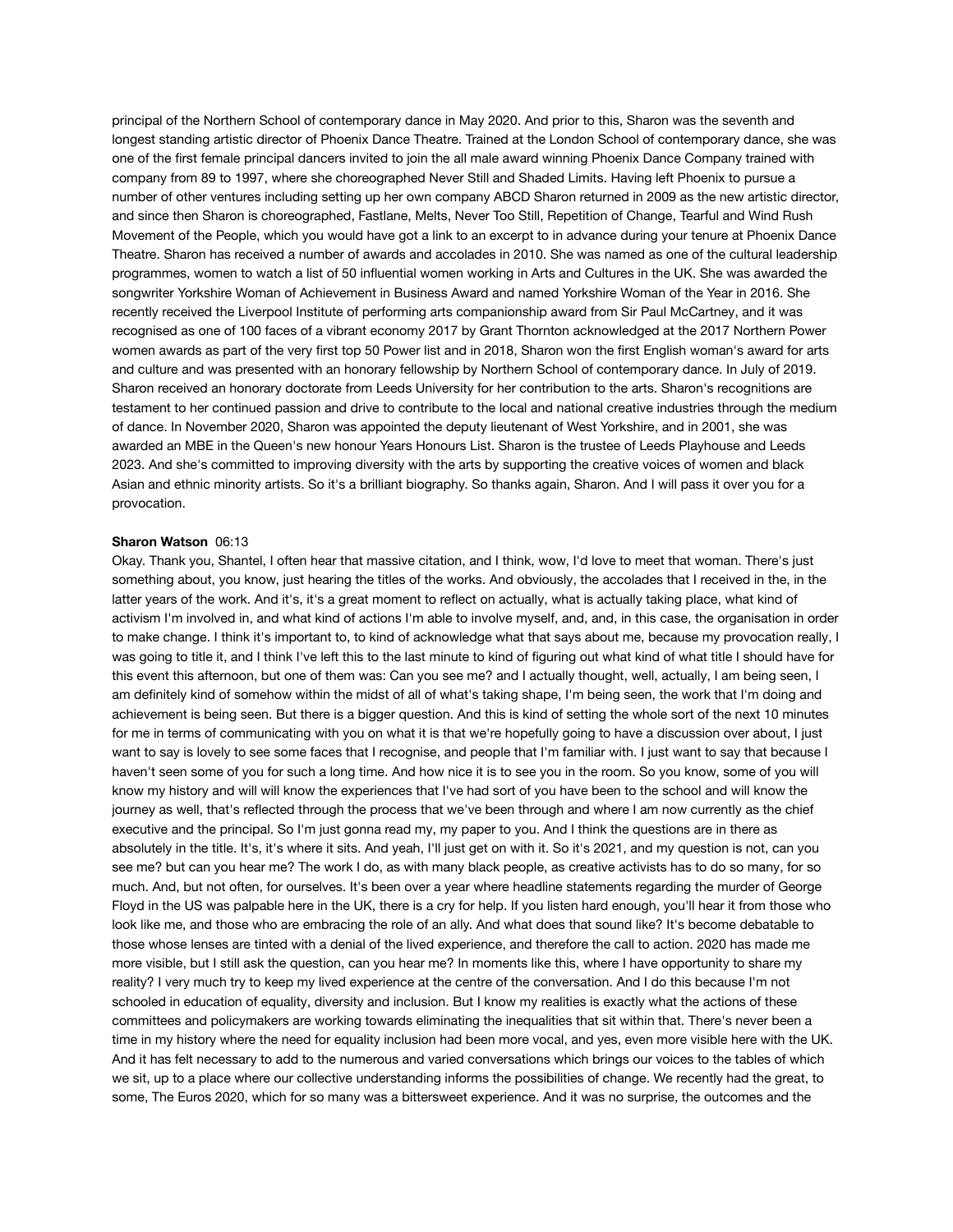situation we're now dealing with to people of colour. Ask the question why? And we can discuss that later. But competent handling is required as we acknowledge our differences within our organisations within education within our cultures for which we consume, and which we invite other people to partake. Our approach to creating equality has often led me, to me being very granular, and quite forensic in conversations, which is often held within uncomfortable spaces for those were involved. And black and brown people are often conflicted the consequences of truth for the comfort of others. We, collectively have a responsibility. But it's also that accountable actions which helps us to remain and I say us, in the general, to remain authentic in our intent. We need to give contentious subjects space and time to be discussed, and there is hope. This is all not kind of to say that the whole world and everything around it is negative. But there is hope. But the conversations currently taking place are having an impact, not just within my immediate circles, but across organisations and education environments, where information is being fed to us through a pipeline, which I must be honest, I sometimes question the integrity and the honesty around who was feeding us the information. I believe identity is fluid, and should remain so. If you've been part of the recent discussions around BAME over, you will hopefully understand that the BAME acronym takes away our ability to democratise our lived experiences. None of us live within one characterization of one characteristic and to embrace our intersectionality provides us with a lens for which we're able to better understand our behaviours, our actions, our vision with vision statements, our policies, collectively, therefore leading to action. There's been an inertia since Black Lives Matter started. And I have to be honest, I welcomed it with both arms, because it has enabled me to have that visibility. But again, whether or not we're being heard, as someone who was standing up to be counted, standing up to be active, standing up to be creatively, creative activism, I wonder how much of that noise is just white noise. I have experienced disingenuous approaches to efforts towards change. And I'm heighten to the powers of structural inequalities, which systematically impact our organisational change. I am and I know I have to work hard, because not to lose momentum. I know I have to stay focused, and on track, and more than ever accountable to the result of us here at the Northern School of Contemporary Dance, and where we are collectively evolving as people and as an inclusive community. And as an organisation that can measure it's tangible outcomes. The question: Can you hear me? And for me, and for those I'm working with this is how learning has begun to transition into practice for us here for me in the wider world. And we understand that we too, as learners must transition into being learner practitioners and walking the parallel paths of learning and practitioners we begin to experiment with ways to manifest that anti racist efforts beyond our conversations and into the world as a real action. I guess I am also curious and questioning how we develop sufficient educatedness, I don't know if that's a real word, and understanding as individuals, as our teams, as organisations that make up our body of creative activism, to be able to read to avoid re traumatising of racialised people creating peace for the wounds of the past to begin to heal. And there is a saying within the culture that I come from, that you cannot heal in the spaces for which you have been hurt. And what does that say about the world we live in. Because this becomes a broad and very long a very difficult space to navigate and contain. However, the vision is to uncover a way to authentically move towards a more equitable future together, working with all levels of leadership, and the levels of leadership I refer to are actually referenced within some of those accolades within my biog that there are people of influence and people of positions that can actually impact change, and from personal thought to organisational to co-create in the future and support in the sector. I work to become visibly, creatively, actively anti-racist with the team that I work with. But my big question in amongst all of that is: Can you hear me? I'm going to leave it there.

#### **Shantel Ehrenberg** 15:04

Thanks so much, Sharon. I'm sure everyone will agree with me provocative, but you know, I haven't known you very long, but particularly through the Lou Cope podcast, again, just warm and personable delivery of some very difficult material as well. Yeah, I think some of this issue of: Can you hear me? Really resonating with other other events that have been going on, on this topic for the past year and a half? So a few other themes previous to our preparation: whose voice is it anyway? We have disparity within our own thinking within our own fields. The context of voice and hearing, and the voice of the individual versus the group?

# **Sharon Watson**

There's a couple more questions, I think, which is kind of within the sort of, yeah, whose voice is it? The disparity within our own thinking, is as far as the within our own thinking, the context of voice and actually what can be the rule rather than the exception in this journey towards change? And one of the questions I think was last year 2020, this roundabout this time, was a big question for me is, is it possible to step out of the way? And what does that mean for individuals when we're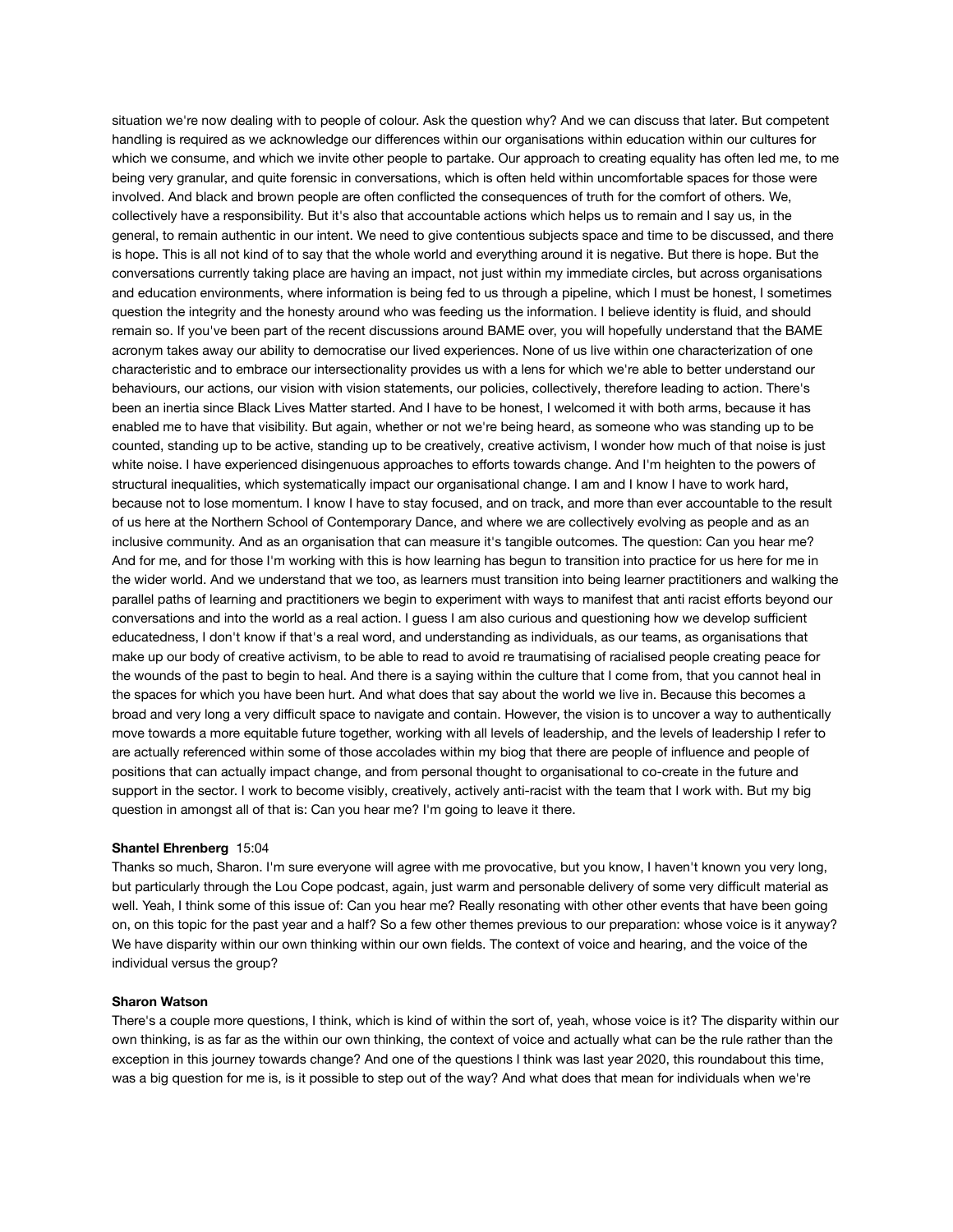talking about inequalities and talking about racism when we're talking about various forms of disparity? At what point does that become a job that we take on board personally or collectively?

# **Shantel Ehrenberg** 16:30

is are there any questions with participants?

## **Audience**

Yeah, sorry, Sharon. You said one other thing that felt really important, after you talked about, is it possible to step out of the way? You said something about the context, and I didn't get it. And I wanted to get it before we went into the breakout rooms?

# **Sharon Watson**

What I said about: is it possible to step out of the way?

## **Audience**

Yeah

# **Sharon Watson**

As individuals as a collective, it was really to do with the fact that actually, we're discussing this within the context of racism with the voice that perhaps is missing from the room. And I guess delving a little further into that. I mentioned the granular conversations, at what point do you either get yourself involved or remove someone from that particular environment in order for the words to have gravitas? So I guess there's a bigger conversation around, actually, is it you that moves out of the way? Or is it the kind of the situation that moves you but it's open to discussion in terms of where I feel that that responsibility of self comes into play.

## **Audience**

Thank you. That's helpful.

# **Shantel Ehrenberg** 17:43

All right. So welcome back to the main room. So we're going to take this time, so we had five groups. And hopefully, you nominated someone, and we'll just find our way around it, to give each group a chance to share some of the aspects, so you can share back with the group have the conversation in just sharing where the conversation went in your breakout rooms.

#### **Unknown Speaker:**

Hi, everyone. What seemed to come out of it was that we were feeling like we, senior management is potential in our various institutions are potentially kind of mostly involved in a kind of tick box sort of situation in terms of everything that they kind of both ask of us and also give us access to like maybe in terms of diversity training and stuff like that, by the way, which we decided was, you know, potentially a waste of time and money. And that we thought that money as it's often just repeat, repeat, repeat from the year before. And that perhaps that time and money could be better spent for staff in some other kind of active training way, or finding some other way to have conversations perhaps about those topics. We talked about how senior management, they don't give us the support that we need. And they're not clear or communicative enough, in a way whereby it feels like they're asking us to solve their problems, that and meanwhile, they don't give us the the possibility, or let's use the word power to be able to be able to really do that. So we're kind of caught in the middle, potentially. And we also talked about how with potentially a lot of those people don't really want change because they're actually in those positions themselves, and hanging on to those positions in a very particular way in relation to a diverse community of leaders let's say, and we were all celebrating Sharon's position, new position. And also Sharon spoke about Nadine's lens on how she brought the community that was literally outside her window into the institution itself. And that also then led us into talking about grants and money funding, consumerist education. And we also talked about how the CAT scheme, especially in Trinity Laban, and we felt like they were doing fantastic work to kind of reach out and and foster a more diverse community of students. And then Sharon brought the perspective that actually, the thing is that the CAT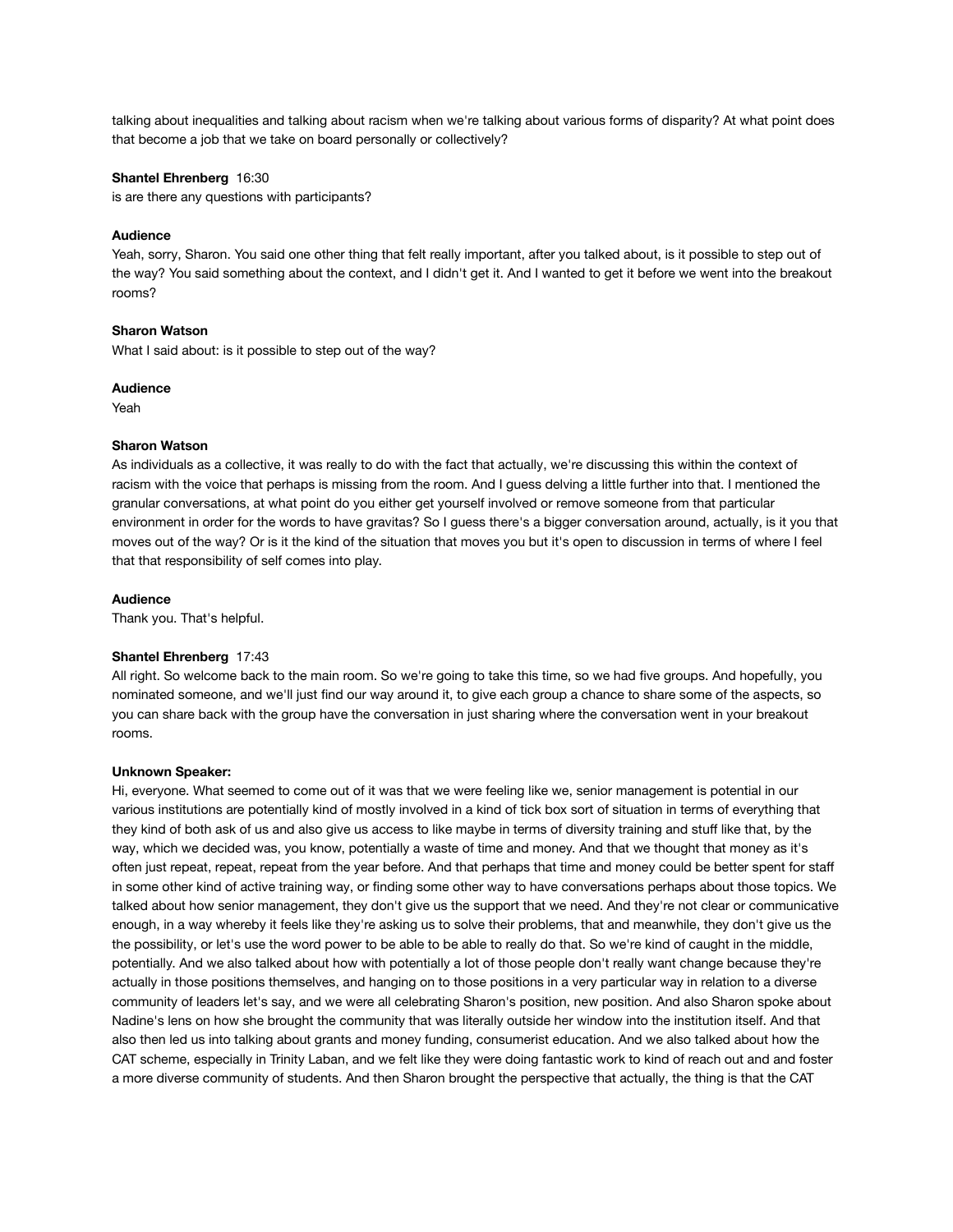scheme doesn't necessarily kind of itself extend or reach out in such a way as to find and access a greater diverse community either.

# **Unknown Speaker:**

Also it did start off actually with this question around standing aside, there's what we picked up from what Sharon was saying about the importance of standing aside and we had a bit of a conversation about how do we do that on a personal level? And how do we create space in order to listen and allow others to make change to effectively to take control and make and create something. So we sort of started there, and then we and then we went on from there. So that were thought, and you were raising up what you David and I thought was quite important to really kind of underline what it means to stand aside. And then we sort of ended with really rethinking about certain technical training that we might then rethink, why are we making the assumptions we're making, and there's a form of standing aside to really reposition the curriculum let's say, from somebody else's lens from another place, looking at it differently.

#### **Shantel Ehrenberg**

Thank you. Absolutely. Another room, happy to share?

# **Unknown Speaker** 22:21

Thank you, Sharon, for the provocation, and for joining us, as well, at the end, very important end note, so I'll try and tie that in as well. We spoke about the importance of language, how it's changing all the time, and but it's so affecting. And as educators, we have a responsibility to be current with language. We talked about the big difference between hearing and listening and the importance of being listened to. And we were questioning whether we need to teach people how to hear and how to listen. We talked about we went off on a bit of a tangent about broader societal things like digital technology and how there's, the need to take responsibility, that with some of the things that happen within that, that there's voices rather than a voice and many need to be heard. Working in institutions, it's hard to change the culture. So as individuals, we feel we'd have to take responsibility. And we have to allow that space as it's just been mentioned, for other voices. And Shantel joined us at that point and mentioned about additional his first session, where she talks about the voice matrix. And we were talking about power, who's in power, whose power is it? Who's given a platform to speak? And then also, Shantel shared about a recent event, she went to that asking people in the global majority to speak reach traumatises them. We also talked about accepting our past education, that has probably not being enough. And our assumptions we need to challenge and to constantly need to do that. Where is the hearing and the listening taking place? And the need to have conversations in lots of different ways and directions. And Sarah mentioned that, and a thought that was a really, we all thought that was really important. And then at the end, we talked about the role and not the insert the exception. So we were talking about what personal roles might we have, as well as the organisational roles that there might be and Sharon shared with us about an audition, notice, that might have an Equality, Diversity and Inclusion statement, but it might just appear at the end and that people might not get to it and it should be at the beginning. So a really easy thing to fix. And that would make a big difference. And I was also thinking about recruitment or audition panels as well how representative they are.

#### **Shantel Ehrenberg** 25:17

That was great, Karen, thank you. And just for everyone, Karen mentioned the SCUDD conference, The Standing Conference of University Drama Departments, and there was a talk by Dr Prarthana Purkayastha from Royal Holloway, which I found very provocative. And I shared with Sharon, as well, before today, so recommend following that up if you're interested. Other group, speaker, advocates, sharers?

#### **Breakout Group 3** 25:49

I can add a comment from my group, we talked much also about this idea of stepping out of the way, but it's also the need to challenge the ways of doing things, it's not a simple task for somebody to simply take up a position, first of all, how do we support them to it, this might be in boards, or whatever, kind of situations, but often the structures are so rigid and set. So there's very, very little scope for change. And so we this is how we tied in this idea of visibility, you know, being yes, I might be seen, but am I being heard, because often it might be one person was then representing a whole, I guess, you know, being on a board in the name of diversifying it. And I think we we left also with a really, really poignant question that's, you know, I don't know Carla if you want to talk about it or not. But you know, asking this question, that Carla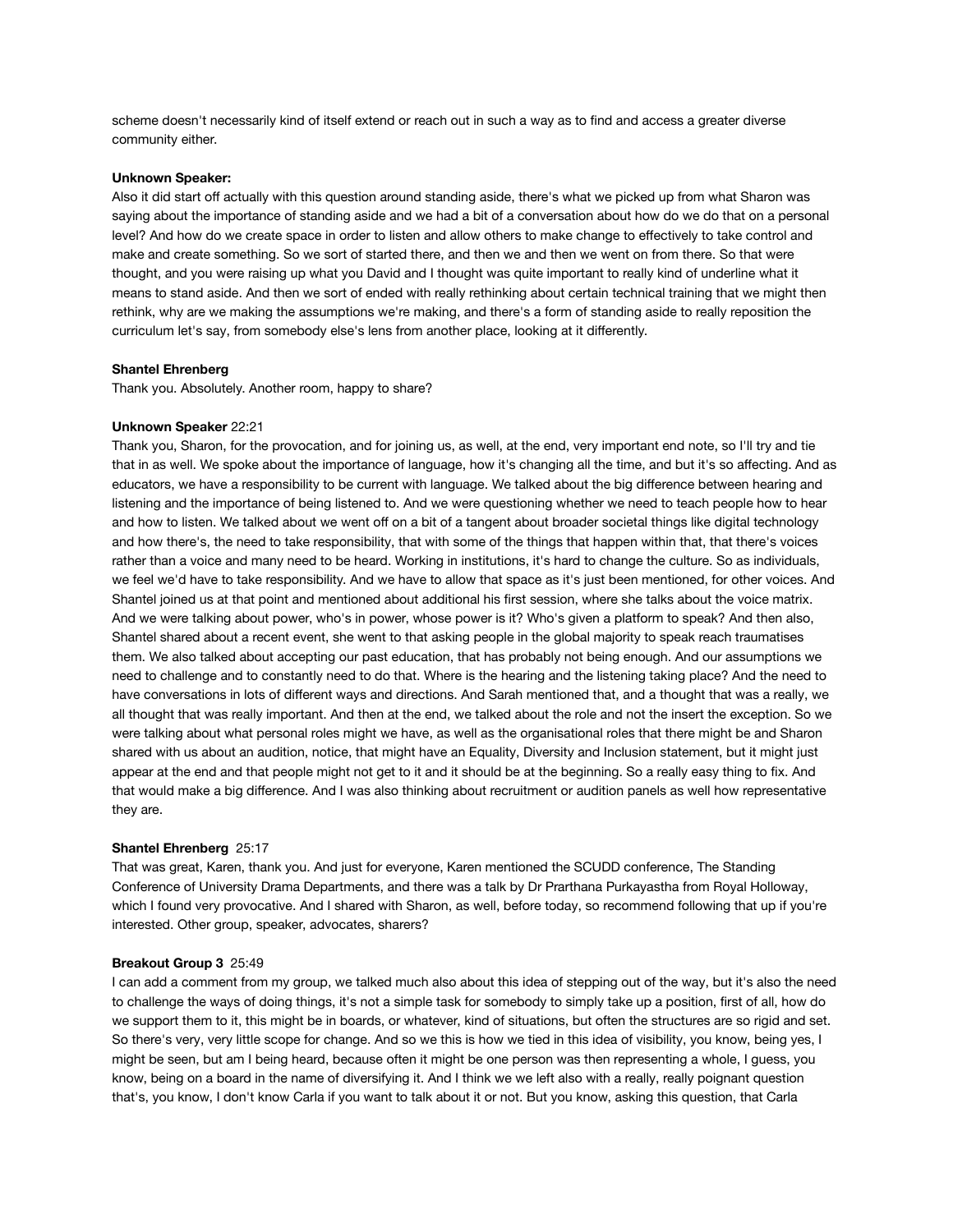asked, what is the intention for me to be in the room? And, and to be seen in the room? So yeah, that's one aspect. I don't know if anyone else in my group would like to extend that. But also, that's how we picked up this needs to change the rules, rather than you know, so we talked about rules, in that sense, needing to change the rules in order to actually make change to the structures.

#### **Shantel Ehrenberg** 27:41

And anyone else from that group?

## **Breakout Group 4** 27:46

I wasn't in that group, I'm the very last minute speaker for another group. And there's just a couple of things which, and which follow on actually this sense of like what it is to step out the way or to make space and I think, what our group, we're kind of doing what we're also we were also, I think what we were talking about, and I'm going to language is slightly differently, so stop me if I'm wrong, Catherine and Sarah is like what needs to be dismantled, in order for the space to be created, or for the stepping aside to happen? Because there's quite a lot of dismantling that needs to happen systemically, or institutionally in order to create the right kind of space for the stepping aside to happen. So that we I think that's what we were kind of the complexity of simply stepping aside just creates a void and the complexity of that. And Sarah, who hosted the last session with Matt Gough I think quite a lot came up about that, in that session, as well. Lots been said already, I'm just remembering also this idea that identity branding, is something that we talked about, right at the top of the conversation when Sharon was with us. And yeah, knowing that that's not okay. And at the same time, what as individuals within an institution or just in our lives can do also to support identities that might not normally be so easily seen or heard. And then we also talked about dissemination of like, how to disseminate change, so that change doesn't just happen in conversation or in a room that it's like, how do you make sure that your ripple effect is really acted upon? Yeah, have I missed anything essential out? Catherine or Sarah? No, I think we also just picked up on the Euro 2020 response. But we also discussed it in relation to the dance sector because there has been some really horrific social media racism towards particular companies in recent weeks. And yeah, we tried to unpick how we respond to that, how we support how we kind of so. Yeah, and also thinking around, you know, what is it about the Euro 2020 that triggered this kind of, yeah, people thinking they're allowed to behave this way. And the same way? What was it about these posts that put up in our sector that seem to allow people to respond? So trying to unpick that in order to think of how we respond and how we support? Yeah, we talked about that a little bit about, you know, where is that coming from? Trying to understand where that's coming from? It's very hard to put yourself in the shoes of those people and say, where does this come from? What fear is speaking here?

## **Shantel Ehrenberg** 31:15

Thank you. I think there's one group that hasn't been represented, if anyone's willing to ...

#### **Breakout Group 5** 31:23

That was all great. Thanks for your all three of us kind of made notes probably on different things. So maybe I'll start with a few ideas. And then you can join in. Quite a few of the things have already been discussed came up for us as well. Particularly the thing about taking action, you were just saying. So yeah, listening but then what next? What, what happens with that information? We also talks about kind of intentions and thinking about what are the intent when you're interacting with other people understanding what their intentions for change are? We talked a bit about kind of situations in which we might want to question the way things are done, but don't know how to question or whether to question, potential kind of bad practice, which led us on to thinking about sphere of influence where we can't necessarily influence things that we want to influence. So understanding what our sphere of influence is, which relates back to understanding what the intentions of people are to make change. So kind of how do you I guess it comes back to taking action? How do you take action effectively, from where you are, and in the situation that you are and with the power that you have? We talked a bit about like, in that context, hearing when things aren't said as well. So hearing violence, and what that might mean, and that it's not just about listening for people who are saying something, but also maybe people who aren't saying anything, that's also important. Even though that's made even more difficult, because then we sort of feel like maybe we need to make assumptions. And we don't necessarily want to step into the limelight, and being an amplification tool, like medium for the voices of others as well. And then at the end of it, we were just talking about sort of how to make time and space for discussion amongst people that we like, particularly with students.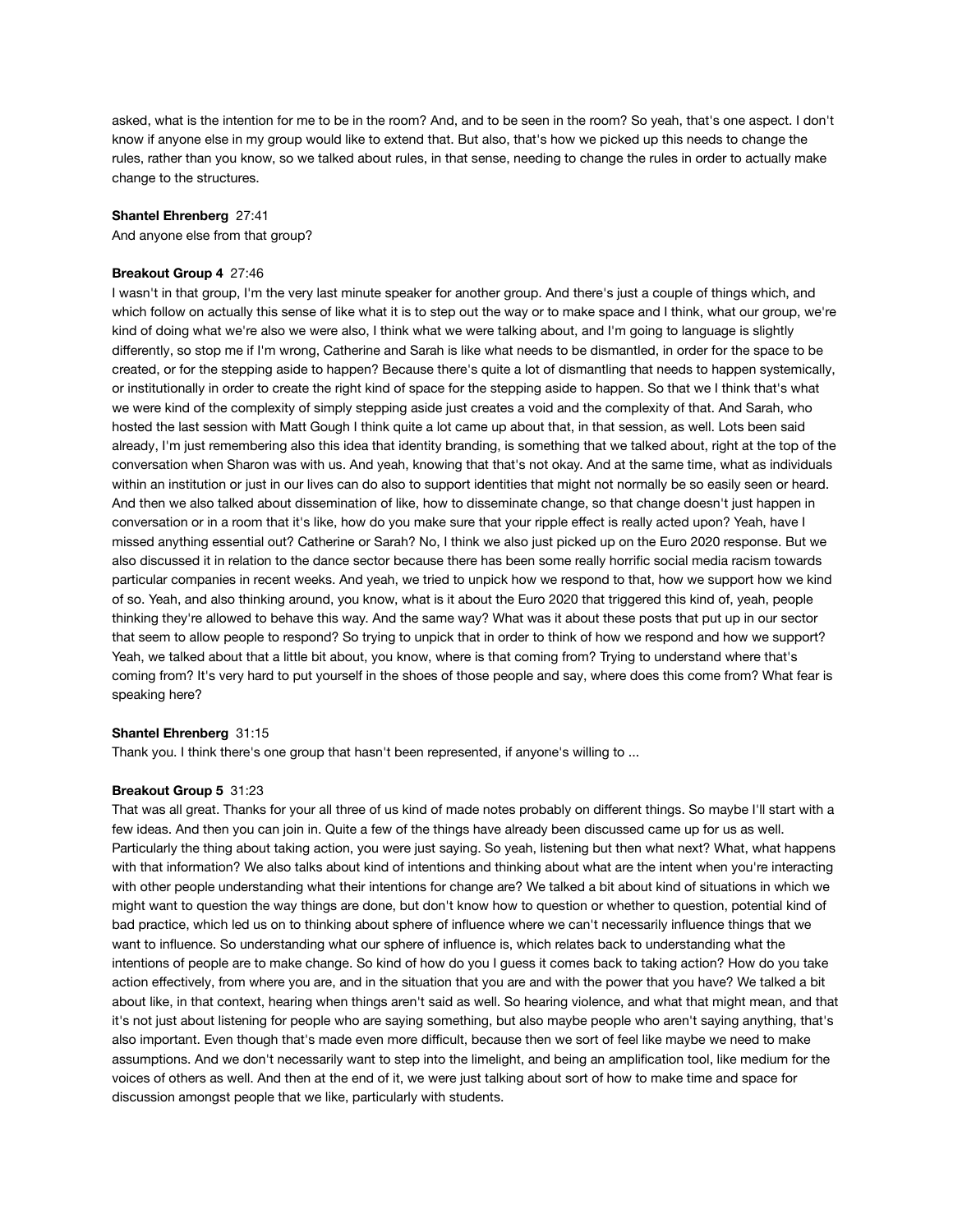#### **Shantel Ehrenberg** 33:22

Okay, great. Thanks, Miranda. Yeah, so just chairing it, to open it out to any sort of response to all of that I really felt a lot of the groups are very, I felt they're very action oriented. And I think, you know, I'm furiously taking notes, some sort of like I'm doing something. But also to have the transcript and have recording of these things, because there's so many to respond to and look back on. But there's also that problem of getting frozen, particularly within this, there's so much to do and how to is there power in the step by step, you know, having these resources to at our disposal to move forward and take action as much as and listening is action as well, isn't it? What Sharon you've encouraged us to today's you know, different types of listening, what that is in order to hear and think about that perspective.

#### **Unknown Speaker:** 34:31

Thanks Shantel, yeah, I'm really kind of into this idea of what Katye was saying about dismantling the structures in order to make the stepping out of the way and I guess, again, possibly like everything that we're talking about, that's going to depend upon the personnel that are doing that. The those responsible for that dismantling, and what they're agenda is and where that really comes from it feels to me like that would have to be almost entirely from the black and people of colour community, as a way of kind of understanding the perspective of that structure in the first place and being able to critique it in a way, which is very which doesn't shy away from the kind of difficulties or privileges that are sort of inherent there.

#### **Unknown Speaker:** 35:43

And yeah, I'm just following on David, I kind of think that therefore, if nobody from the top down is in that category, then like this discussion of all our white faces, and how does that therefore happen when most of those institutions, higher education, conservatoires are ran by white males? Or not? A non black face, brown face somebody from different descent?

#### **Breakout Group 3** 36:24

Yeah, so I suppose what I'm kind of hearing is, is that the question around how, you know, to, to, you know, have to unravel the rules in order to make change, and there's kind of steps, there are a number of steps that have to happen before one can step aside. So, and I suppose that's pragmatically probably true. But I'm also aware of how we can get stuck a little bit like this, if maybe as in intimating that, you know, we'll sort of all get to feel like we're kind of frozen, and that we can't, we can't sort of battle against these kind of greater weight of institutions. And somehow we'll get so kind of bogged down with the day to day that we'll just lose the momentum. And, you know, I speak for myself in that I can see, you know, I've got sort of a wealth of stuff coming up in the autumn. And you could just kind of all you got to do is just sort of run with the immediacy of things. So I was kind of thinking, okay, well, on the way, what are the smaller things that I can do, in a way opening up conversation with my colleagues, a conversation I feel we haven't had yet properly, even with all this conversation that's been going on around us, I feel my department haven't really, really kind of spent some time together to talk about these issues properly. And to just try and sort of initiate that or suggest that maybe we could, you know, come together and maybe that's as much as I can do in order to change the rules in order to step aside in order to, you know, yeah, just try to think of that's within my gift, you know, to actually just raise my voice and say, I think we should talk about some of this. We haven't really done that. And I'm not, you know, I'm not at the head of department. So I don't have the authority in that way. But it's in my head. So I've got call to say it. So it's just a thought about breaking through.

#### **Unknown Speaker** 38:13

Yeah, because I kind of think also that, that, that therefore, you know, the value of this discussion is ours to be the beginning of something if departments are not even doing it yet. I mean, it has to start somewhere, doesn't it? So I think this is a huge, you know, just this ability, you know, what Independent Dance has set up here, and I think, then it's a real must to continue to do that, and invite people to talk more freely about what's going on and just share practice, as well, share things that work for you. On a very personal level, a departmental level, and then and then, you know, a more sort of stacked and institutional level sort of thing as well.

#### **Breakout Group 3** 39:02

Yeah, and just to follow on from what you're saying, as well, I'm aware that departments are very good at sort of sending you a link to this and sending you a link to that and we're all doing you know, we will see stuff and find stuff on the internet and send links. And then the rest of it, then I'm thinking you know, we haven't really kind of in a way unravelled our own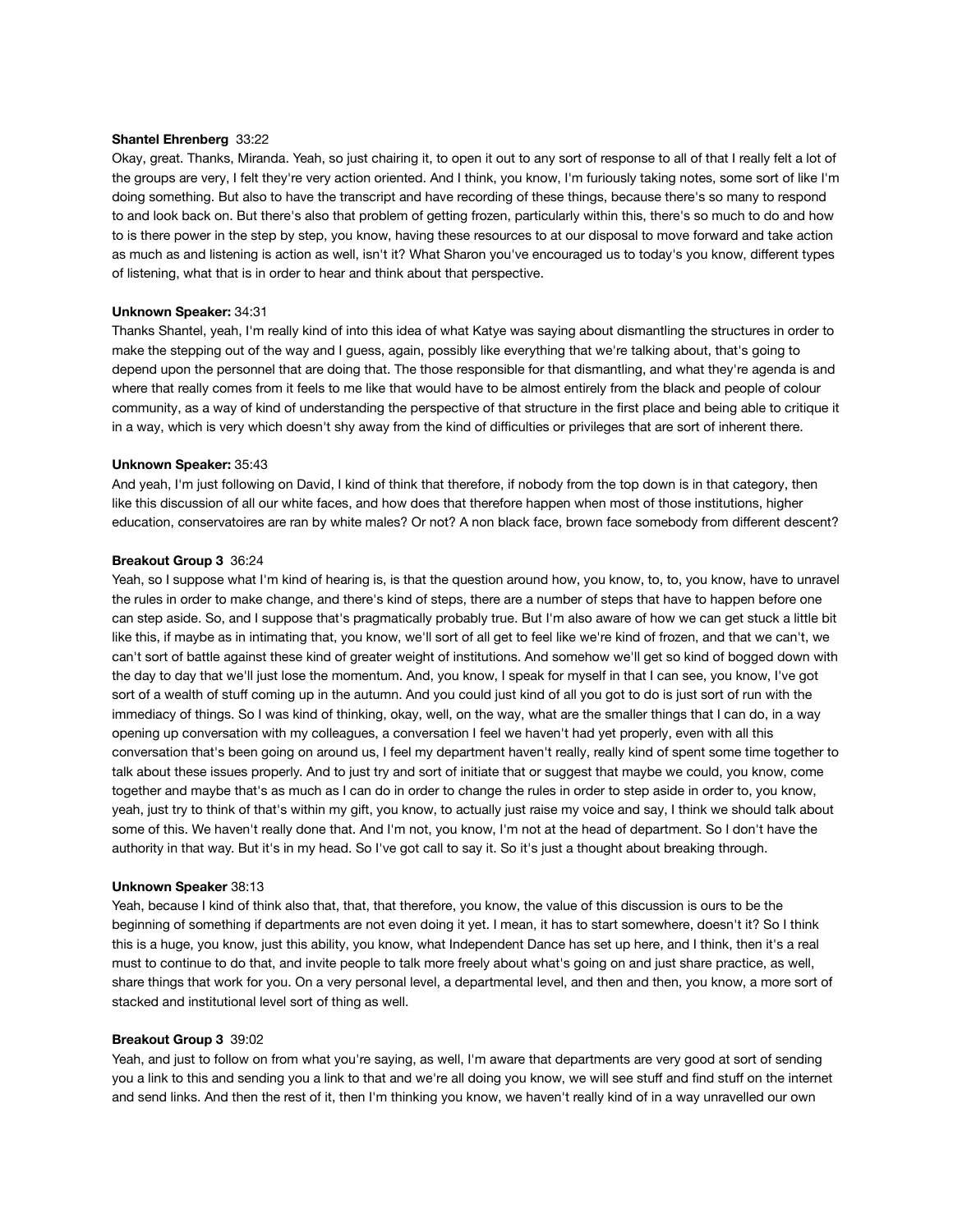selves and our own wrongness and our own vulnerabilities in a conversation that kind of means you have to sort of meet yourself a bit about the assumptions that you you're personally have made or the or the kind of track you've been on. And you've made the assumption about, let's say something small, like the reading list, you know, or something, I mean, anything really like really kind of reflected in and of yourself enough to make the real change because in a sense, of course, it will start with one's own self and your own prejudices that you're not we haven't really kind of tackled in a way or your the assumptions that you've made that of that. Have a goodness of what you do, that's a bit kind of grande or the passion that you have for what you do. And actually, maybe you need to step aside and go. I don't know, is that the best way? I don't know if that's anyway. So that was just a thought I had

# **Shantel Ehrenberg** 40:18

I think several people who are more versed in race theory, but I've also heard her Royona Mitra say, you know, we are the institution at the same time, you know, but there's definitely these levels that are real, they are real in which, you know, I work in a university in which the levels are very, so University Executive has control in initiatives that the school maybe doesn't always want. And there's battles and tensions between that. And then there's within conservatories, and people who are more maybe, on their own have other sort of structures to deal with. So how that is, that we take on that responsibility of being the institution as well. Is what I want to throw in there. And some of you might already know, I'm sorry, I'm not doing very good at multitasking, with the anti-racism at work collect. Anyway, I'll try and find a link and put it in the chat if you don't know about it, or shoot me an email. And I am happy to share it because it has a lot of resources. In terms of some of the things we're talking about as well.

#### **Breakout Group 4**

I can add to that Shantel, because both Catherine and I went to a recent workshop with the anti-racism at work collective who were talking about creating an anti-racism strategy. So this was kind of departmental level, it wasn't about waiting for anything to be imposed. It was about what are you doing with your colleagues? How can you support colleagues from the global majority? So they were talking about things like setting up reading groups, and creating different ways of having these discussions, having facilitated listening sessions, things like that, that and Catherine, please do chime in as well here. And Catherine and I have been talking about what we might do for within our work situation, as well. And I think that's really useful, because I, I can see, and yeah, I totally get that we are the institution. In fact, we had a wonderful operations manager that used to say that to us all the time, as a call to action that, you know, you don't have to wait for something that we can do that as an individual or as a collective of individuals. Yeah, just wanted to say thank you for, for reminding us about Royona's statement, because I remember, I remember her, I remember reading that sentence. And it was really helpful for me as somebody who doesn't belong to an I'm not in one institution. I'm a freelance person who moves between and through lots of different situations, which may be in relation to or usually are in relation to an institution. And yeah, that statement about kind of personal actions, but also sometimes quite joyously, actually being able to be a bit of a spider, between different places, and different groups of people in different groups of students. And different groups of dancers, for example, it's been really useful to kind of like, call myself out, when, when my own white fragility gets in the way of like, a much more kind of like, daily action plan, which I can carry in my rucksack, if you like. It doesn't. And I'm not, I'm actually I feel very liberated in not having to speak up the same hierarchy, you know, the same hierarchy every day for the last five years. And I know that's different, but there's some there's something in being in a group of people where some people are going to be modelling that I am the institution, as freelancers and as people who work as academics inside institutions that I don't know, that makes me feel like I can hold hands with people in institutions a bit more easily.

# **Unknown Speaker:** 44:52

I was thinking sorry. I was just thinking about this. Someone mentioned before about the status quo and we are this idea of you know, we are the institution. And it made me think of, you know, individually. And this is not fully formed yet. But individually, can we sort of undermine the status quo somehow and be kind of cheeky and sneaky and sort of, you know, propose something, perhaps in a certain way, or respond to something in a certain way whereby it's clear that that is what we're trying to do. Or maybe it's not clear, but actually, it makes a certain point. Because often, I know that I personally, I go into meetings, and I just think I am here to offer and to have an input. But actually, I'm not really interested in what it is that's being spoken about here. I'd like to speak about X, Y, and Z. And so how do I manage to get any of my thoughts, feelings, ideas about that, you know, in a way, whereby those the agendas in those meetings, you know, sort of don't offer.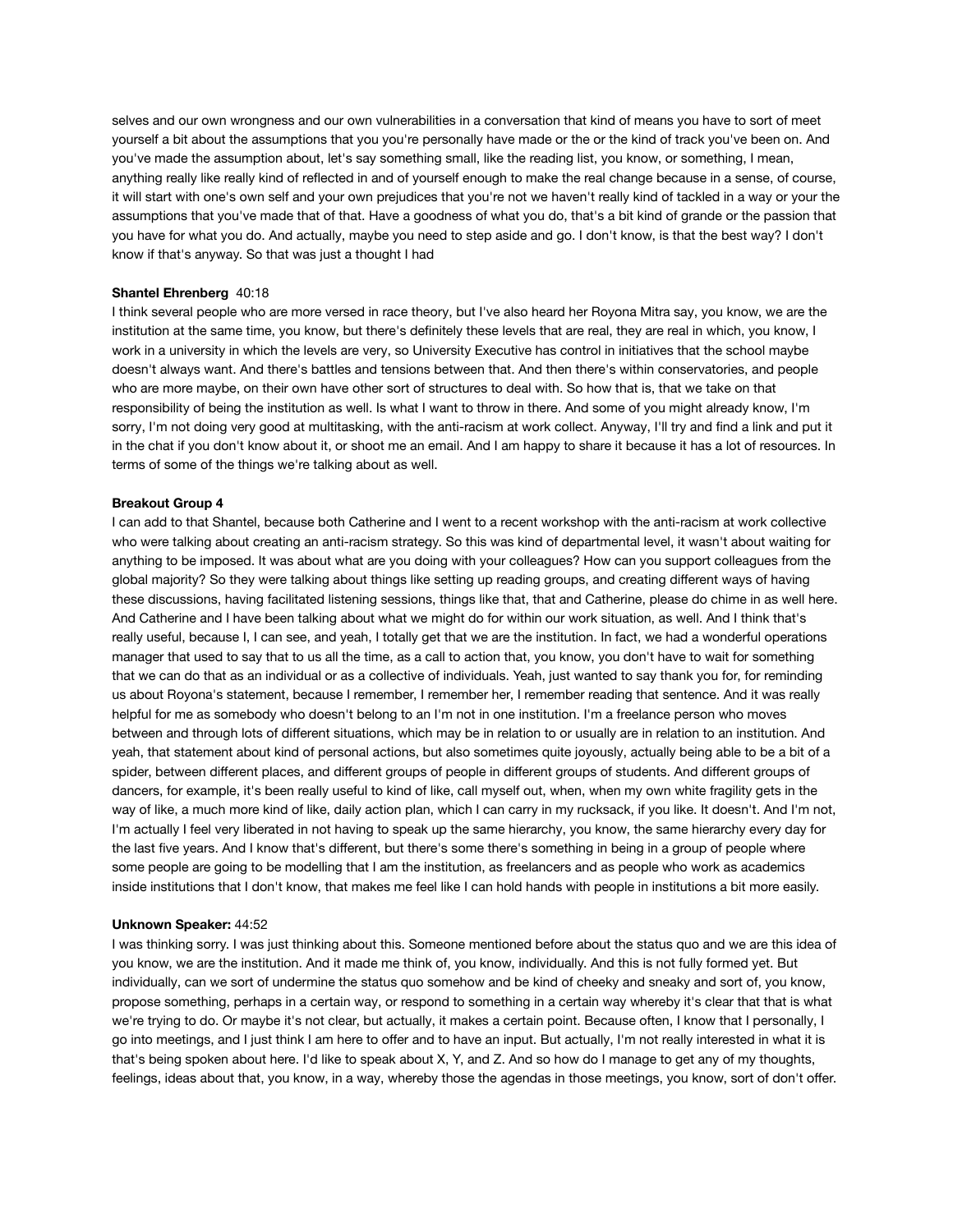So maybe it's just a kind of politicians thing, whereby you sort of talk about the thing that you want to even if it's nothing to do with the topic that is being put on the table? I don't know. Anyway, just a thought.

# **Breakout Group 4**

I agree entirely. Yeah, a kind of flashmob of you're asking the wrong question. Yeah.

#### **Unknown Speaker:** 46:28

Maybe one of the things that Carla mentioned in our group, which has stuck with me is about time, and the need for time. And it's always hard, I think, finding that balance between going to action, and what action you're going to take, and taking enough time to hear what will best support that action. So you can jump into it and make a change that maybe is not really founded on listening. So going back to this, do you hear me? That takes time. And it's trying to find that balance and how you make that time? And not just kind of jump? And one of the things that has worked really well, I think at Royal Holloway has been there kind of open groups that are for staff and students. And that is what is different about it's not about staff, it's staff and students. And it's on there's particular questions, little bit like today with the kind of provocation, but it would be a reading. And it's around the kind of issues we're talking about today and wider in terms of equality and diversity. But for me, what was quite challenging, but also really good was to have that mixture of staff and students and hear the different voices. I think that's maybe saying that might be useful.

# **Sharon Watson**

I would just flag something around time. And I think it's the positives and the negatives, if we ask a student around the timeframe of action, they probably say it's very slow. And time can sometimes be seen as a stalling tactic. In that we need more time, we need more time to write this, we need more time for policies, we need more time for discussion, we need more time. And we've had a lot of time to do a lot of things. And I guess in a way, we just need to measure the spectrum in which we measure time and action. Because, you know, EDI training can be done tomorrow. And that is a is a knee jerk for the right reasons. And for us, which will enable us to jump. And I think that's right, some of our students will not be here with us for very long, but they do need the training. So we can't wait for that we have to make sure that we measure that in a way that is productive and useful. And there was something else I caught earlier, which was around the we are the institution and can we can we brake rank. I've got a feeling, you know, my activism, my creative activism will say, yes, we have to, those tables are not going to change. And there are no more chairs at the table. So we have to build a new table. And we have to put on their new food and new energies and new people. So there is something that runs parallel because the institute's are built to do what they do. And unfortunately, unless we are powered by our conviction, those changes are going to be long in the tooth and probably long after you and I have moved on from the current positions we're in in order to impact change. So there's something about demonstrating how we can bring another table to the room. It might not be on the same path on the same level but we definitely have to consider how we action and we become creative activists and put that creative bomb in the room by presented another table

#### **Breakout Group 4**

I totally agree. And because the time aspects of things because, and I mentioned this in the smaller group, I just would like to just reiterate that, you know, the last sort of 18 months, I've been much more active in our union. And I've been, I'm an executive member of our union. And, we've had lots to deal with, and there's bigger, you know, macro problems that we've dealt with. And but there's also very, lots of small bonds. And I think those small voices of individual staff, that I've come across problems within this equality, diversity, inclusion, areas of problems that we've been able to support that, and I think that it, I was fed up of walking out of the building, and not being able to help. And I felt that, you know, they don't have to be huge, but I think, quick and short resistance very, very quickly that this has come out, and the union say, well, we're not happy with that you need to now discuss that with us. You can't make decisions without us. We've now had that recognised so that we have a bigger voice. And I don't suggest that everyone, then now, you know, becomes a union member? And of course I do. But is that is that, you know, within, you know, a staff body, that you can kind of push and go, well, that doesn't work for all of us, you know, you have to communicate with us, the communication and how you feel about things can be pushed back very quickly. And we've had decisions with bad things turned quickly. Because we've said no. And actually, it's been liberated. Now, this huge list of things we haven't. But I mean, you know, just changing the chair of our EDI committee, who basically was the the CEO. For years, the chair of our equality and diversity and inclusion was the CEO who was white and who was running the building. So if you had a problem with the way that was happening,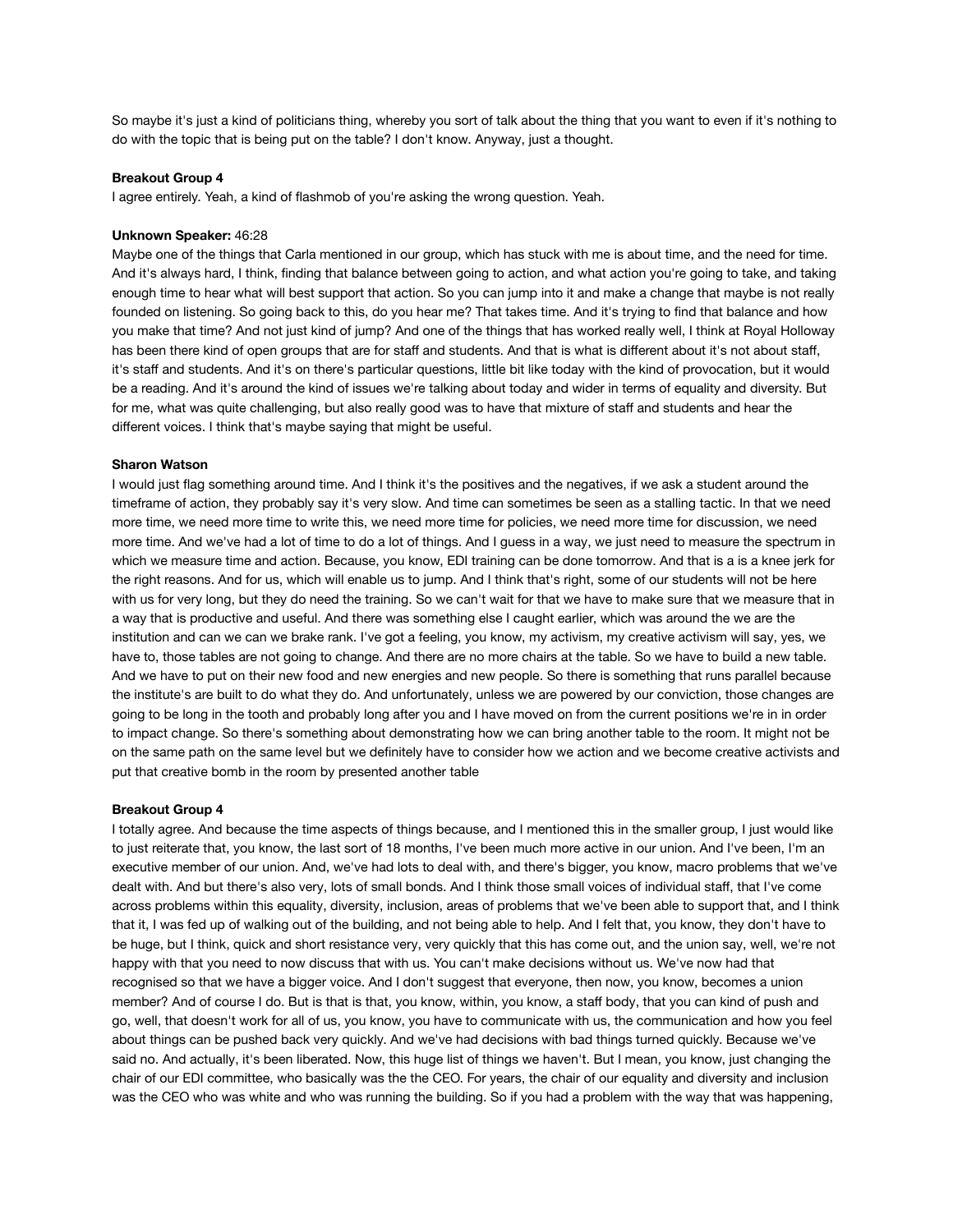you couldn't voice your opinion. You know, there was things that were in place that needed shifted, and it didn't even have to be a personal thing. It just had to be chairs have to change. So, you know, it doesn't have to be sort of confrontational either. I think that small increments very quickly can I think can change.

# **Unknown Speaker:**

Now, I think my point about time was more about intention. And the idea of what in regards to the intention behind how quickly things are changing and trusting that intention. And I know and I really agree with what Sharon saying, in terms of there needs to be action. It's, sometimes the snowball effect that then all of a sudden, what is at the core of the change starts to morph into something different. And I think that's for me is something that's problematic, and something that needs to be watched out. Like, we need to keep an eye on that. And at times, I think and I'm going to speak quite candidly that there's a lot of jumping on the bandwagon to further careers, because there's a lot of money in racialised research right now. So it's the intention is the trust for me in regards to how things are changing and how quickly they are. Because there's certain aspects of it. I don't trust.

#### **Shantel Ehrenberg**

Thanks, Carla. I had made a note to it. I think this relates my feeling, it's not about the activism, it's not about me. It's not about performing anti-racism and me getting accolades. And I really have to try and catch myself out about that. But it also really frustrates me when I see institutions doing that.

#### **Unknown Speaker:**

Sorry Shantel to cut you off, but there's been spaces that I've been in where I've seen people getting accolades, and I'm coming to a point and there is a bit of thinking that I'm trying to, to come to terms with and whether or not I'm just reacting because there's a frustration in me that I haven't fully understood in myself properly. But I'm seeing people getting accolades for work on EDI, when and especially in terms of race matters, where my white colleagues are getting even monetary accolade and I'm like but where's the reparations for us? Where's where's monetary support for us who the people that are dealing with it constantly, but when the forefront of the people that are working on the equality, diversity and inclusion is usually white, and for me, in my case, white women and some white males, and it's like, but they're getting the accolades, but what about the space to actually, and it's not about, you know, sympathy. And it's not about just, you know, it's just acknowledgement that, you know, for me, when, when I was in, in a space where these colleagues were getting accolades, it felt like a slap in the face. And, there's no space to actively and openly talk about that, unless I go to a place of real frustration, and speak out, and then I'm the problem.

# **Sharon Watson**

If nobody else can respond to that, I have to respond to that. I really do. And thank you, because that is, that's one of the spaces where the question of how do you actually step out of the way, because there are those that are qualified to be doing that, but the recognition of that Carla you've hit the nail right on the head, and I think it's the frustration that happens, the whole thing around language comes into play there. Because for you to kind of express your frustration, you that become the aggressive woman, you become the kind of all of these stereotypes that sit within you, and therefore the recognition becomes menial. So there are other bigger challenges around that. And this is where the allyship is important, because actually the honesty of those people that are seeing that in operation, and I think we talked about that kind of calling it out in one of the groups, I can't remember which of the groups it was, but calling it out is significant, it's really significant, because actually, as a black person to call it out, you are then absolutely layering the problem around the identities of people that are experiencing this challenge. And it is the ally ship that's got to help to change the narrative. That can be quite a contentious subject, because I can imagine, again, but as I said, with respect to kind of these moments and conversations that we need to give them space, these subjects need the time to be discussed. And I think I said it in the group that Chris, we were in. One thing I didn't say, which I very often say is that we're not going to get it right all the time, we are not going to be right all the time. And the realities of saying to someone you know, you can apologise. But you kind of need to step into that space, that uncomfortable space where we're having these conversations, and where we have to be candid around the honesty and the intent is got to happen. Otherwise, we're not going to make progress. People are going to constantly feel uncomfortable about talking about, you know, I say talking about blackness talking about, I need to understand your whiteness in order for me to be able to question and challenge and make change and inform. But if we can't have those honest conversations, we are going to carry on going round in circles. And no matter of